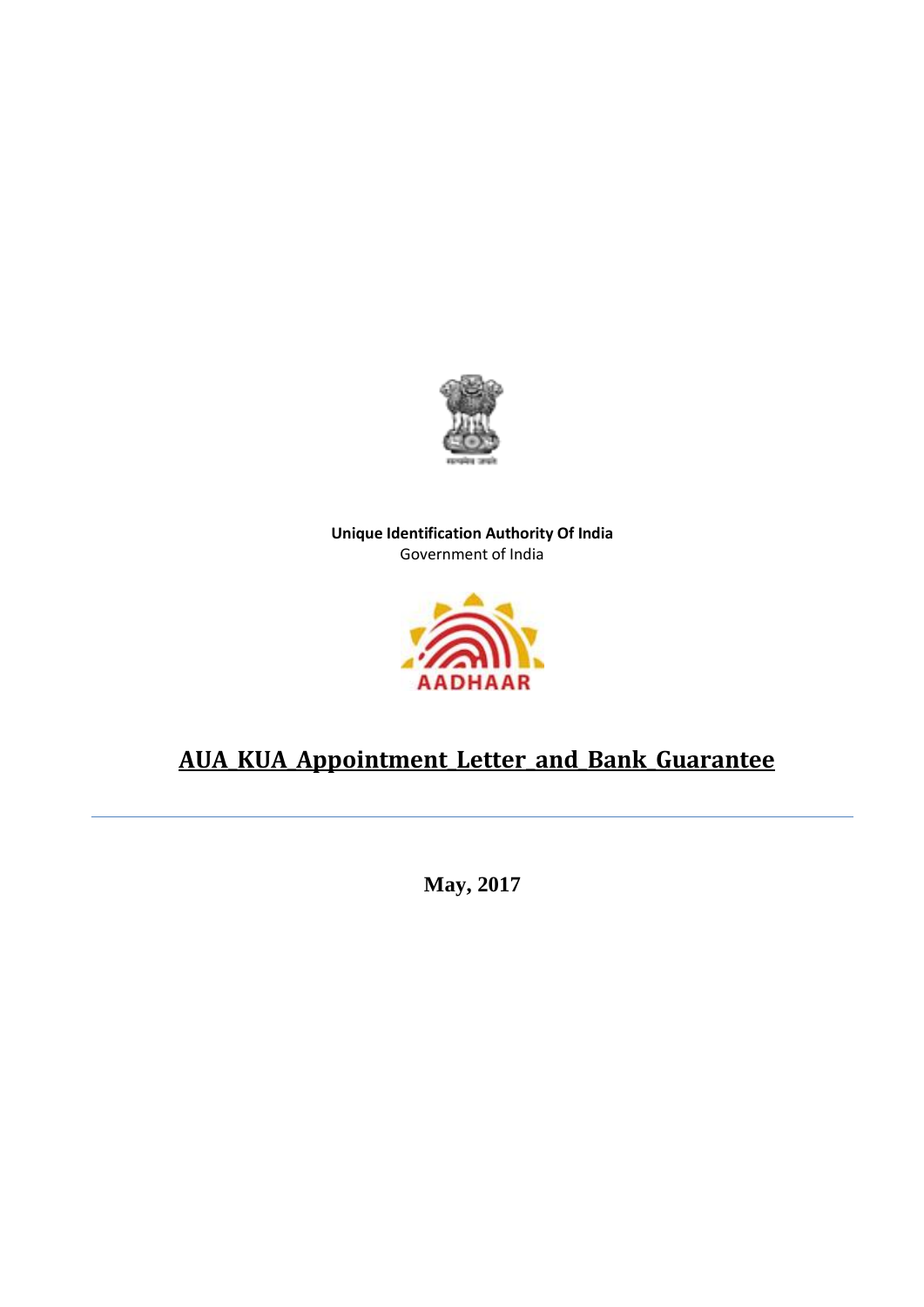



Organisation Name >  $\Box$  Date:  $\Box$  Date:  $\Box$ 

<Registered Address>

## **Subject : APPOINTMENT AS AUTHENTICATION USER AGENCY (AUA) and/or E-KYC USER AGENCY (KUA)**

Sir/Madam,

Please refer your application dated regarding appointment of (Name of the Organisation) as Authentication User Agency (AUA) and/or e-KYC User Agency (KUA).

2. UIDAI is pleased to convey that appointment of < Organisation Name >as AUA/KUA has been approved by the competent Authority for the below mentioned purposes along with the mode of authentications:-

| S.No. | Scope/Usage of | <b>Target Beneficiary</b> | Yes/No or e-KYC: Mode of Authentications |  |  |
|-------|----------------|---------------------------|------------------------------------------|--|--|
|       | authentication | <b>Numbers</b>            | (Demographic, OTP, Fingerprint, Iris)    |  |  |
|       |                |                           | Yes/No: Demo, Bio                        |  |  |
|       |                |                           | e-KYC: OTP                               |  |  |
|       |                |                           | Etc.                                     |  |  |

3. The approval is issued subject to the fact that the contents of the Application form and the information supplied therein is true and correct and that there is no concealment therefrom.

4. You are requested to submit a Bank Guarantee towards security amounting Rs. 25 lakh from a scheduled bank within 30 days of issue of this letter in the prescribed proforma attached herewith as Annexure-I. Further, you are required to submit license fee as prescribed by UIDAI for pre-production and production environments. After submission of bank guarantee valid for a period of 10 years from the date of signing of the agreement and license fee, you are required to sign an Agreement with UIDAI for which separate communication will be sent.

Yours Sincerely

 (Jogendra Singh Verma) Deputy Director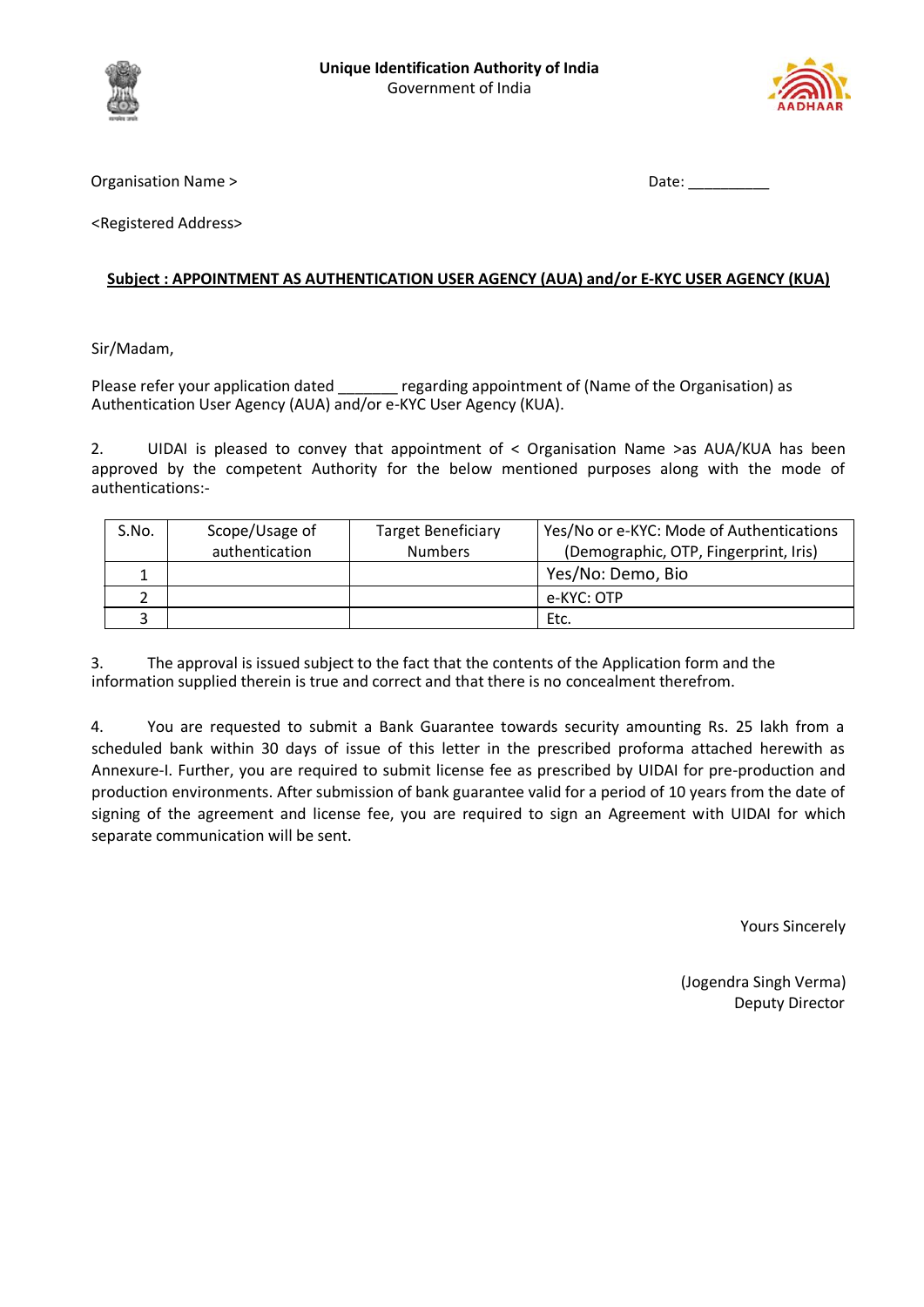



## **Letter of Bank Guarantee**

Dear Sirs,

| Guarantee No.<br><b>Amount of Guarantee</b><br>Guarantee cover from                                             | <u> 1989 - Johann John Stone, mars et al. 1989 - John Stone, mars et al. 1989 - John Stone, mars et al. 1989 - John Stone</u><br><u> 1989 - Johann Stoff, deutscher Stoffen und der Stoffen und der Stoffen und der Stoffen und der Stoffen und der</u><br><u> 1989 - Johann Barbara, martxa al III-lea (h. 1989).</u> |
|-----------------------------------------------------------------------------------------------------------------|------------------------------------------------------------------------------------------------------------------------------------------------------------------------------------------------------------------------------------------------------------------------------------------------------------------------|
| This Deed of guarantee executed by the (name of Bank) having its Central Office at                              |                                                                                                                                                                                                                                                                                                                        |
|                                                                                                                 |                                                                                                                                                                                                                                                                                                                        |
| (hereinafter referred to as 'the Bank') in favour of Unique Identification Authority of India,                  |                                                                                                                                                                                                                                                                                                                        |
| having its registered office at 3 <sup>rd</sup> Floor, Tower-II, Jeevan Bharati Building, Connaught Circus, New |                                                                                                                                                                                                                                                                                                                        |
| Delhi - 110001 (hereinafter referred to as 'the Beneficiary') for an amount not exceeding                       |                                                                                                                                                                                                                                                                                                                        |
|                                                                                                                 |                                                                                                                                                                                                                                                                                                                        |
|                                                                                                                 |                                                                                                                                                                                                                                                                                                                        |
| referred to as 'the Contractor/s').                                                                             |                                                                                                                                                                                                                                                                                                                        |
| This Guarantee is issued subject to the condition that the liability of the Bank under this                     |                                                                                                                                                                                                                                                                                                                        |
|                                                                                                                 | the<br>and                                                                                                                                                                                                                                                                                                             |
| Guarantee shall remain in full force up to ______________________(Date of expiry) and cannot                    |                                                                                                                                                                                                                                                                                                                        |
| be invoked otherwise than by a written demand or claim under this Guarantee served on the                       |                                                                                                                                                                                                                                                                                                                        |

Bank on or before the \_\_\_\_\_\_\_\_\_\_\_\_\_\_\_\_\_\_\_\_\_\_\_\_\_\_\_\_\_\_\_(last date of the claim).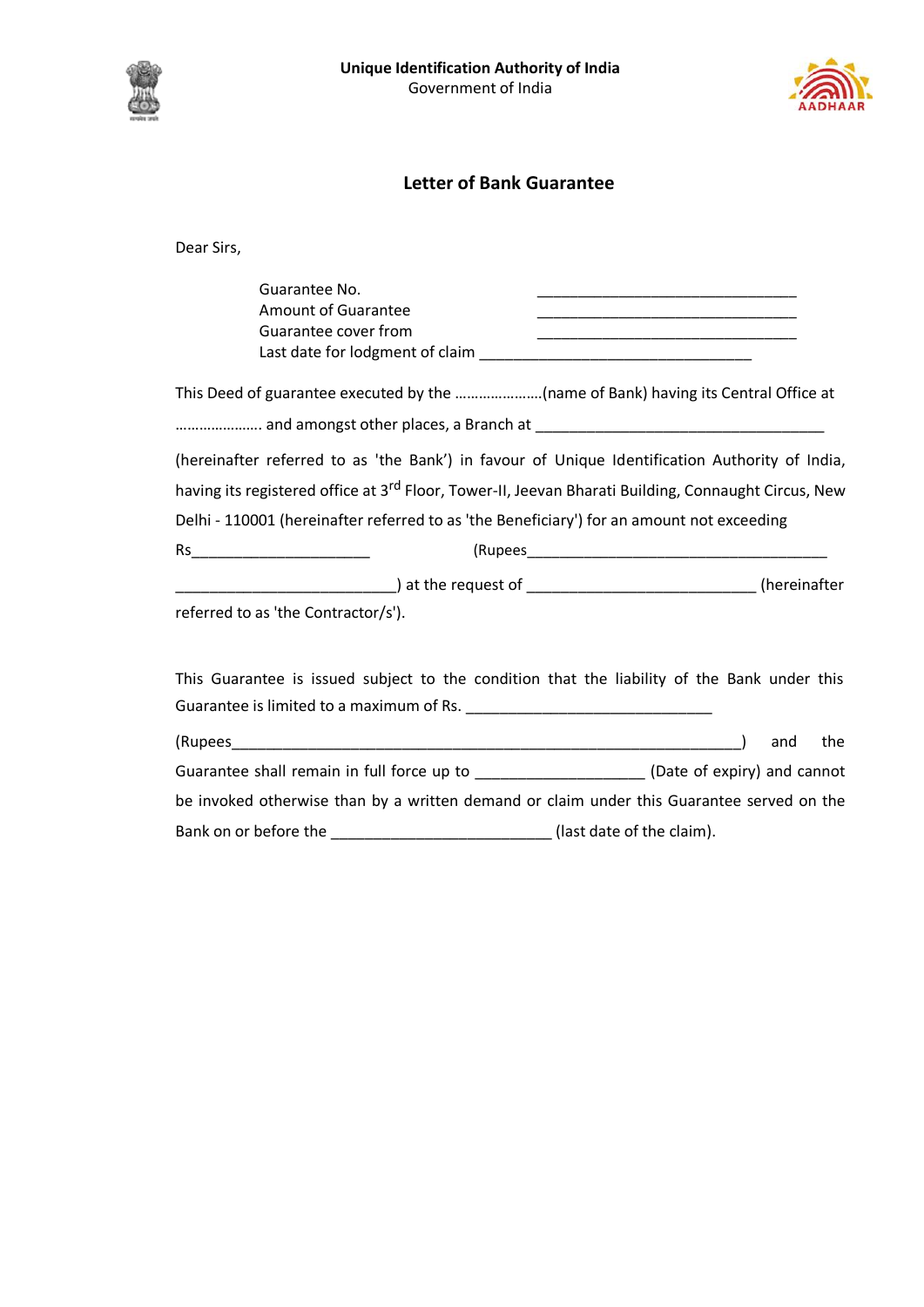



## **BANK GUARANTEE**

To *(name and address of purchaser)*

Dear Sir,

WHEREAS, …………….(Company name), a ………… company / partnership firm / organization having its registered and corporate office at ……………….., hereinafter referred to as "our constituent" (which expression, unless excluded or repugnant to the context or meaning thereof, includes its successors and permitted assigns), is desirous of using the Aadhaar Authentication Services provided by the Unique Identification Authority of India so as to provide Aadhaar Enabled Services to its clients, customers, etc. and has approached the UIDAI, by way of an application, for appointment as an Authentication User Agency.

AND WHEREAS, as a pre requisite for use of the said Aadhaar Authentication Services provided by the UIDAI, the ……………………… (Company/partnership/organization name) is required to enter into an Authentication User Agency Agreement (Herein after, referred to as "agreement") with the Unique Identification Authority of India upon such terms and conditions as specifically detailed in the said agreement.

AND WHEREAS, the Bank is aware of the fact that as per the terms of the said agreement, ……………. (Company/partnership/organization name) is required to furnish an unconditional and an irrevocable Bank Guarantee in your favour for an amount Rs. ………. (……………………… in words) and guarantee the due by our constituent as per the agreement and do hereby agree and undertake to pay any and all amount due and payable under this bank guarantee, as security against breach / default of any kind whatsoever of the said agreement by our Constituent.

AND WHEREAS, our constituent is the Bank's valued customer and the fact that he has entered into the said agreement with you, the Bank (Name and Branch of Bank) hereby unconditionally and irrevocably guarantee to you as under:

In the event of our constituent committing breach/default of any nature whatsoever of the terms and conditions of the said agreement, the Bank hereby agree to pay you forthwith on demand such sum/s not exceeding the sum of Rs. ……………. (Amount in words) without any demur.

Notwithstanding anything to the contrary, as contained in the said agreement, the Bank agrees that UIDAI's decision as to whether our constituent has made any such default(s) / breach(es), as aforesaid and the amount or amounts to which the beneficiary is entitled by reasons thereof, subject to the terms and conditions of the said agreement, will be binding on the Bank and the Bank shall not be entitled to ask the beneficiary to establish a claim or claims under this Bank Guarantee, but will pay the same forthwith on the beneficiaries demand without any protest or demur.

This Bank Guarantee shall continue and hold good and the Bank binds itself to pay the above said amount at any point of time commencing from the date of the issue of this Bank Guarantee till (date) example as per said agreement.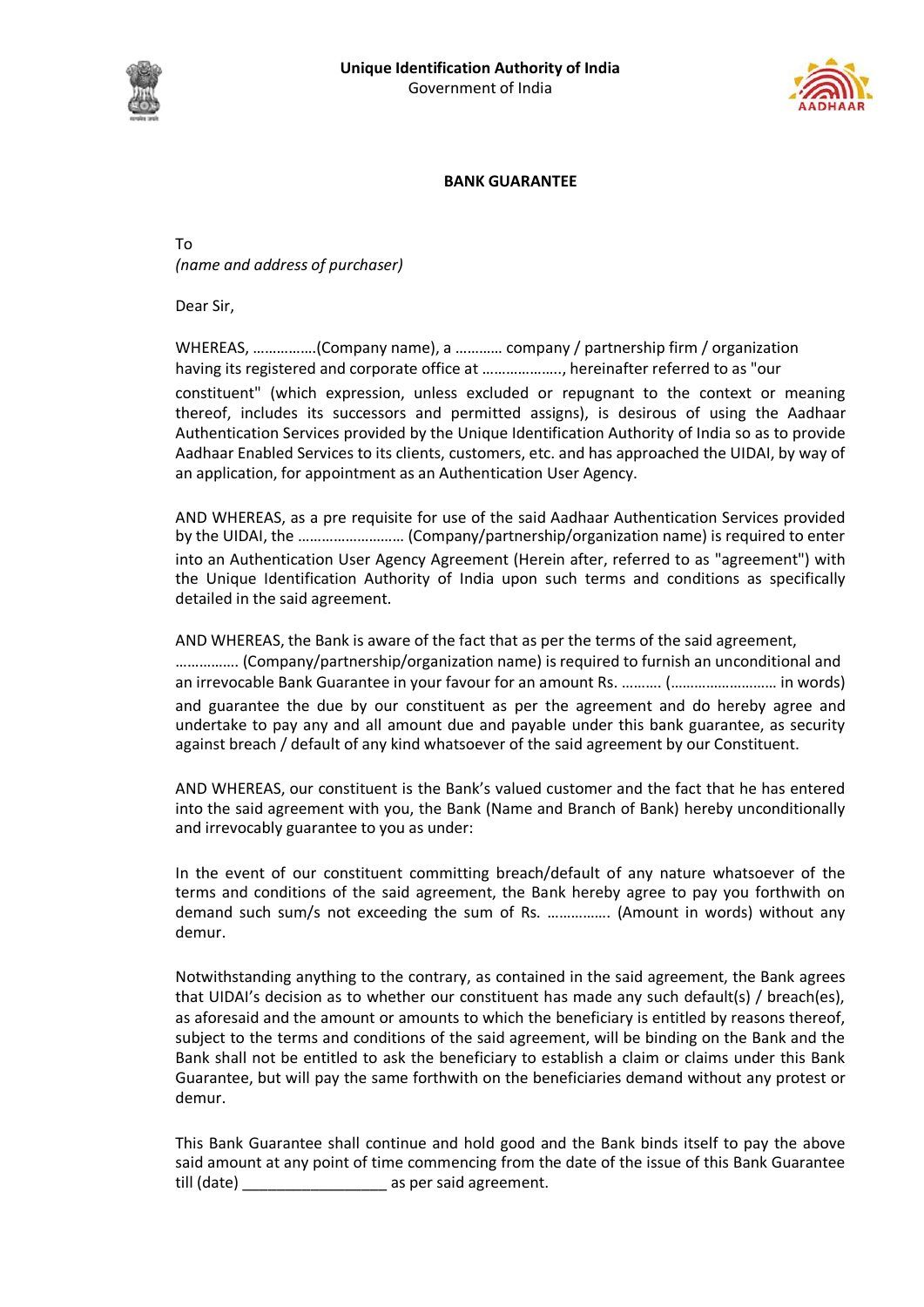



The Bank further understands and agrees that the termination of the said Agreement, for reasons any of which is attributable to our constituent, entitles the beneficiary to demand payment of the above said amount under this guarantee and the Bank would honor the same without demur.

The Bank hereby expressly waives all its rights:

(i) Requiring the beneficiary to pursue legal remedies against ……………. (Company name) for notice of acceptance hereof any action taken or omitted in reliance hereon, of any defaults under the agreement and any resentment, demand, protest or any notice of any kind.

The Bank as the Guarantor, as primary obligor and not merely Surety or Guarantor of collection, do hereby irrevocably and unconditionally gives guarantee and undertakes to pay any amount the beneficiary may claim (by one or more claims) up to but not exceeding the amount mentioned aforesaid during the period from and including the date of issue of this guarantee through the period.

The Bank specifically confirms that no proof of any amount due to the beneficiary under the agreement is required to be provided to the Bank in connection with any demand by the beneficiary for payment under this guarantee other than a written demand by the beneficiary.

Any notice by way of demand or otherwise hereunder may be sent by special courier, e-mail, fax, registered post or other electronic media to the Bank's address, as a aforesaid and if sent by post, it shall be deemed to have been given to us after the expiry of 48 hours when the same has been posted.

If it is necessary to extend this guarantee on account of any reason whatsoever, the Bank undertakes to extend the period of this guarantee on the request of our constituent under intimation to the beneficiary.

This Bank Guarantee shall not be affected by any change in the constitution of our constituent nor shall it be affected by any change in the Bank's constitution or by any amalgamation or absorption thereof or therewith or reconstruction or winding up, but will ensure to the benefit of the beneficiary and be available to and be enforceable by the beneficiary during the period from and including the date of issue of this guarantee through the period.

Notwithstanding anything contained herein above, the Bank's liability under this Bank Guarantee is restricted to Rs. …………(Amount in words) and shall continue to exist, subject to the terms and conditions contained herein, unless a written claim is lodged on the Bank on or before the aforesaid date of expiry of this guarantee.

The Bank hereby confirm that we have the Power/s to issue this Guarantee in the beneficiaries favour under the Memorandum and Articles of Association/Constitution of the bank and the undersigned is/are the recipient of authority by express delegation of power/s and has/have full power/s to execute this guarantee under the power of Attorney issued by the bank in the beneficiaries favour.